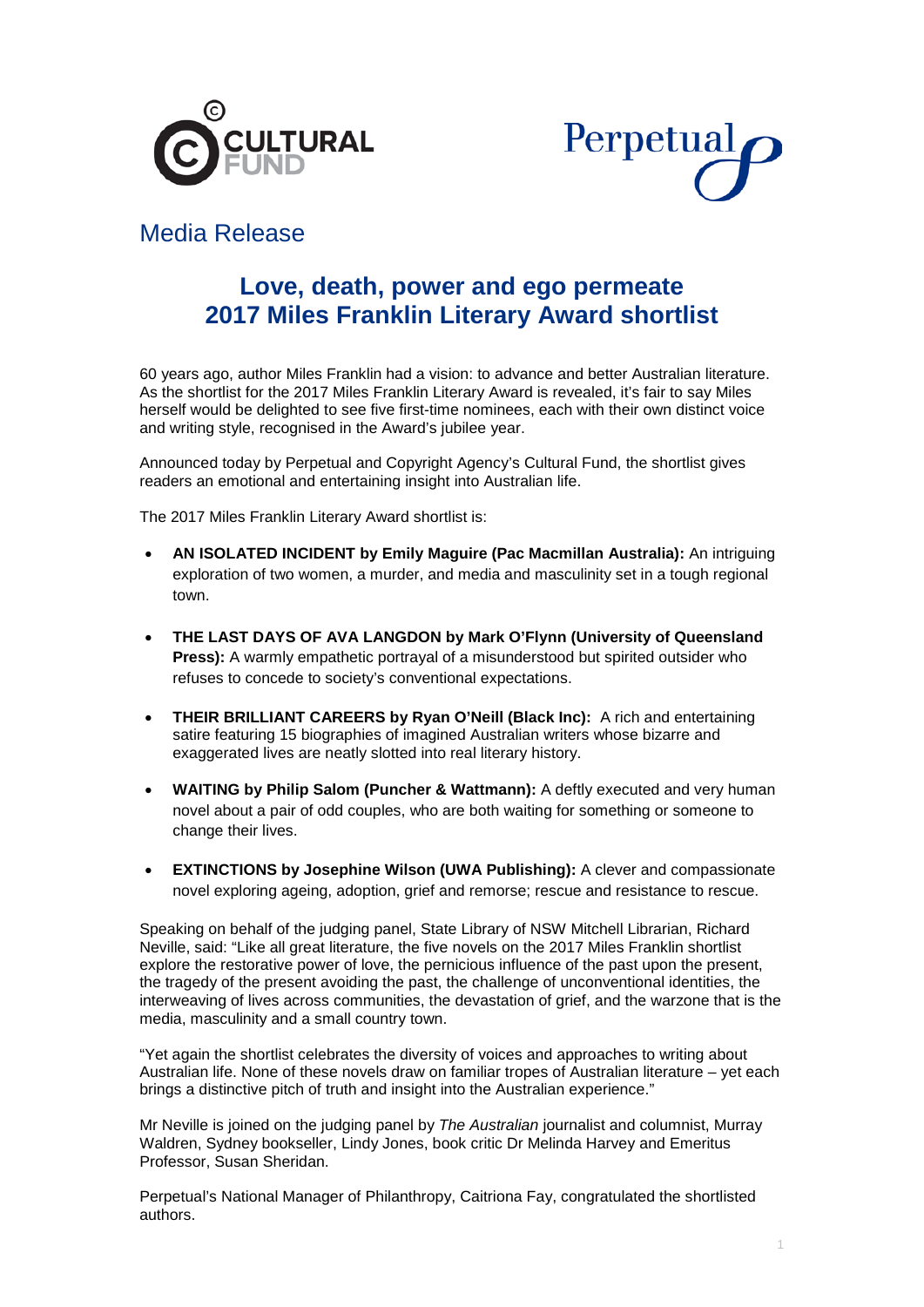"Sixty years after the award was established, the Australian literary community continues to thrive as a result of the trailblazing philanthropic endeavour of Stella Maria Sarah Miles Franklin.

"I'd like to congratulate the shortlisted authors, who through their commitment and dedication to the literary community not only provide Australian readers with a must-read list of novels, but also continue the Miles Franklin legacy."

The Copyright Agency's Chief Executive, Adam Suckling, said: "We are so pleased to be supporting Australian writing through our longstanding Cultural Fund partnership. It's always a joy to open the cover on a new reading experience and these five novelists have developed enticing and beautiful stories. In this 60th year especially, Miles Franklin would be pleased."

Each of the 2017 shortlisted authors will receive \$5,000 from the Copyright Agency's Cultural Fund.

The 2017 winner, to be announced on 7 September at the State Library of New South Wales, will receive \$60,000.

For further information about the Miles Franklin Literary Award, visit <http://www.milesfranklin.com.au/>

# **For enquiries related to The Miles Franklin Literary Award, Perpetual, Copyright Agency's Cultural Fund or to request an interview with finalists or judges please contact:**

Jane Morey Morey Media (02) 9929 9922 jane@moreymedia.com.au

#### **About the Miles Franklin Literary Award**

Perpetual is Trustee for the Miles Franklin Literary Award. The Award was established in 1954 by the estate of *My Brilliant Career* author Stella Maria Sarah Miles Franklin to celebrate the Australian character and creativity. It supports the betterment of Australian literature by each year recognising the novel of the highest literary merit which presents Australian Life in any of its phases. The 2015 winner of the prize was Sofie Laguna for her novel *The Eye of the Sheep.*

Copyright Agency's Cultural Fund has been a proud supporter of the Miles Franklin Award since 2004, granting more than half a million dollars to this premier Australian literary prize.

#### [www.milesfranklin.com.au](http://www.milesfranklin.com.au/)

#### **About Perpetual Philanthropic Services**

Perpetual is one of Australia's largest managers and distributors of philanthropic funds with \$2.6 billion in funds under advice (as at 31 December 2016). Perpetual is trustee for approximately 100[0 charitable trusts and endowments](http://www.perpetual.com.au/philanthropy-individuals-and-families.aspx) and provides individuals and families with advice on establishing charitable foundations and structured giving programs. Perpetual also assists charities and not-for-profit organisations wit[h investment advice and management.](http://www.perpetual.com.au/philanthropy-investment-advice-management.aspx)

Perpetual's Philanthropic Services and advice are provided by Perpetual Trustee Company Limited (PTCo), ABN 42 000 001 007, AFSL 236643. This publication has been prepared by PTCo and contains information contributed by third parties. It contains general information only and is not intended to provide advice or take into account personal objectives, financial situation or needs. The information is believed to be accurate at the time of compilation and is provided by PTCo in good faith. To the extent permitted by law, no liability is accepted for any loss or damage as a result of any reliance on this information. PTCo does not warrant the accuracy or completeness of any information included in this document which was contributed by a third party.

#### **About the Copyright Agency and Cultural Fund**

Copyright Agency's Cultural Fund has been a proud supporter of the Miles Franklin Award since 2004, granting more than half a million dollars to this premier Australian literary prize.

The Copyright Agency provides simple ways for people to reproduce, store and share words, images and other creative content, in return for fair payment to creators. We are committed to encouraging the development of lively and diverse markets for published works with our range of [commercial licences](http://copyright.com.au/licences-permission/commercial-licences/) and through our [Cultural Fund.](http://copyright.com.au/culturalfund/)

The Cultural Fund is the philanthropic arm of the Copyright Agency, contributing meaningfully to a wide range of Australian cultural, educational and artistic programs and creators. Through its support it fosters greater understanding and engagement of national culture both locally and internationally.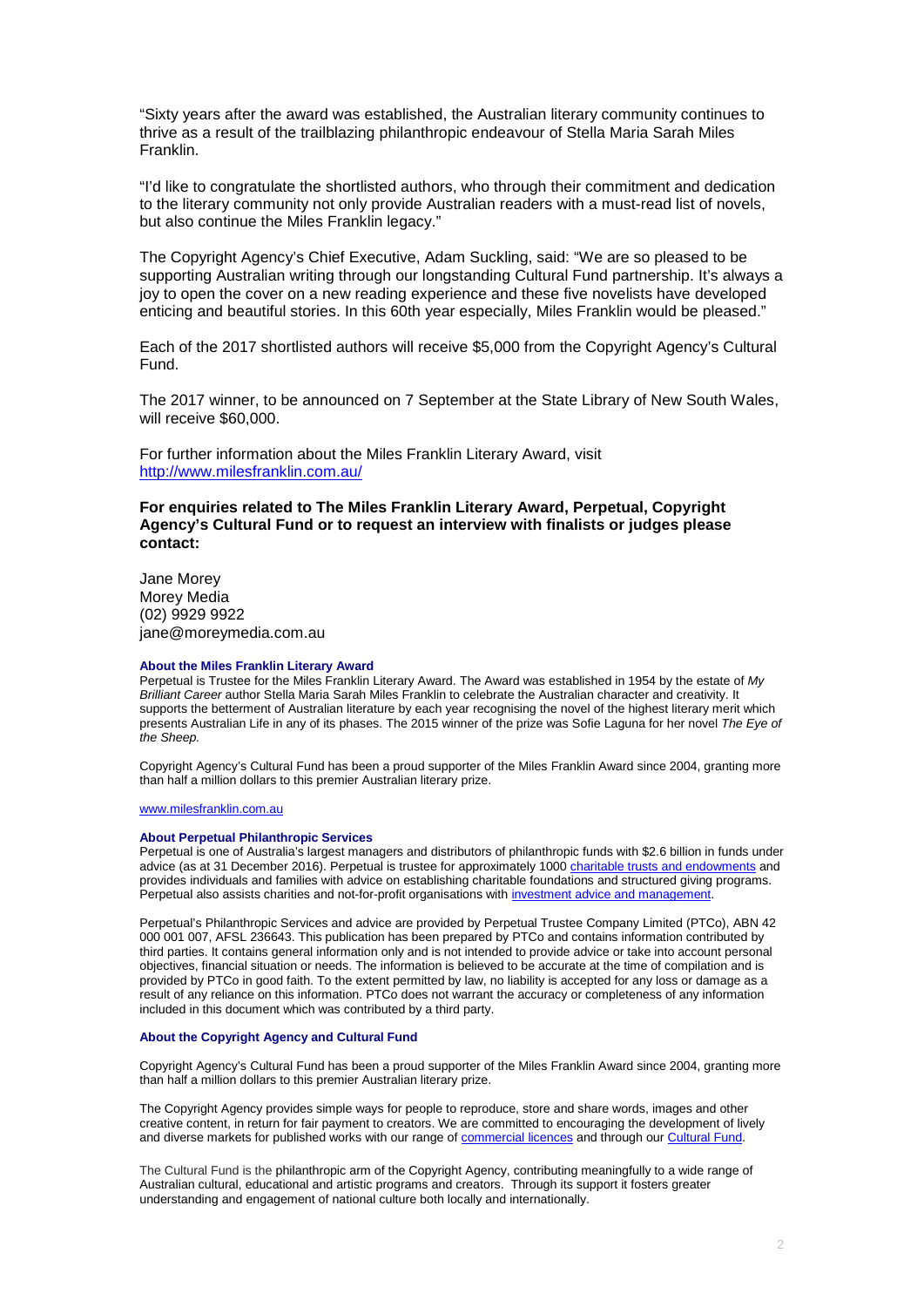# **BACKGROUND INFORMATION 2017 MILES FRANKLIN SHORTLIST**



## **Emily Maguire**

*An Isolated Incident*

## **BIOGRAPHY:**

Emily Maguire is the author of the novels *Taming the Beast* (2004), an international bestseller and finalist for the Dylan Thomas Prize and the Kathleen Mitchell Award, *The Gospel According to Luke* (2006), *Smoke in the Room* (2009) *and Fishing for Tigers* (2012).

Emily enjoys a high-profile in Australia as a social commentator, with her articles and essays on sex, religion and culture having been published in newspapers and journals including The Sydney Morning Herald, The Financial Review, The Big Issue and The Griffith Review.

## **SYNOPSIS:**

When 25-year-old Bella Michaels is brutally murdered in the small town of Strathdee, the community is stunned and a media storm descends.

Unwillingly thrust into the eye of that storm is Bella's beloved older sister, Chris, a barmaid at the local pub, whose apparent easy going nature conceals hard-won wisdom and the kind of street-smarts only experience can bring.

As Chris is plunged into despair and searches for answers, reasons, explanation – anything – that could make even the smallest sense of Bella's death, her ex-husband, friends and neighbours do their best to support her. But as the days tick by with no arrest, Chris's suspicion of those around her grows.

*An Isolated Incident* is a psychological thriller about everyday violence, the media's obsession with pretty dead girls, the grip of grief and the myth of closure, and the difficulties of knowing the difference between a ghost and a memory, between a monster and a man.

# **JUDGES' COMMENTS:**

*An Isolated Incident* begins like a crime thriller – a young woman, Bella, murdered; a grieving sister; and a truck-stop country town. But the novel doesn't dwell on the crime, or its resolution. Instead it focuses on Bella's older sister, Chris, and May, a young reporter sent to sensationalise the story. Emily Maguire creates characters whose complexities and fragilities explore despair, loss and grief, and also the redemptive power of love and empathy, no matter how inexpertly articulated.

Both Chris and May have back stories of failed relationships, but Maguire's narrative avoids cliché and sentiment. Chris relies on her ex-husband Nate to deal with the aftermath of the murder, while May struggles with the fallout from the sudden termination of her relationship with a married man. These are not censorious but emotionally real and visceral relationships. Chris plummets into deep grief: Nate's ministrations to her despair, despite the bitter failure of their marriage, form the tender heart of this remarkable novel.

Maguire's novel explores masculinity and violence, both personal and corporate, set in a tough regional town. Maguire mediates on the negotiations and compromises of power and sex, and the violence that circulates around them. At the heart of this absorbing novel are people, whose lives defy convention but in whom Maguire embeds us completely. Maguire writes her readers into the heart of Australian masculinity in this powerful novel of grief, loss and empathy.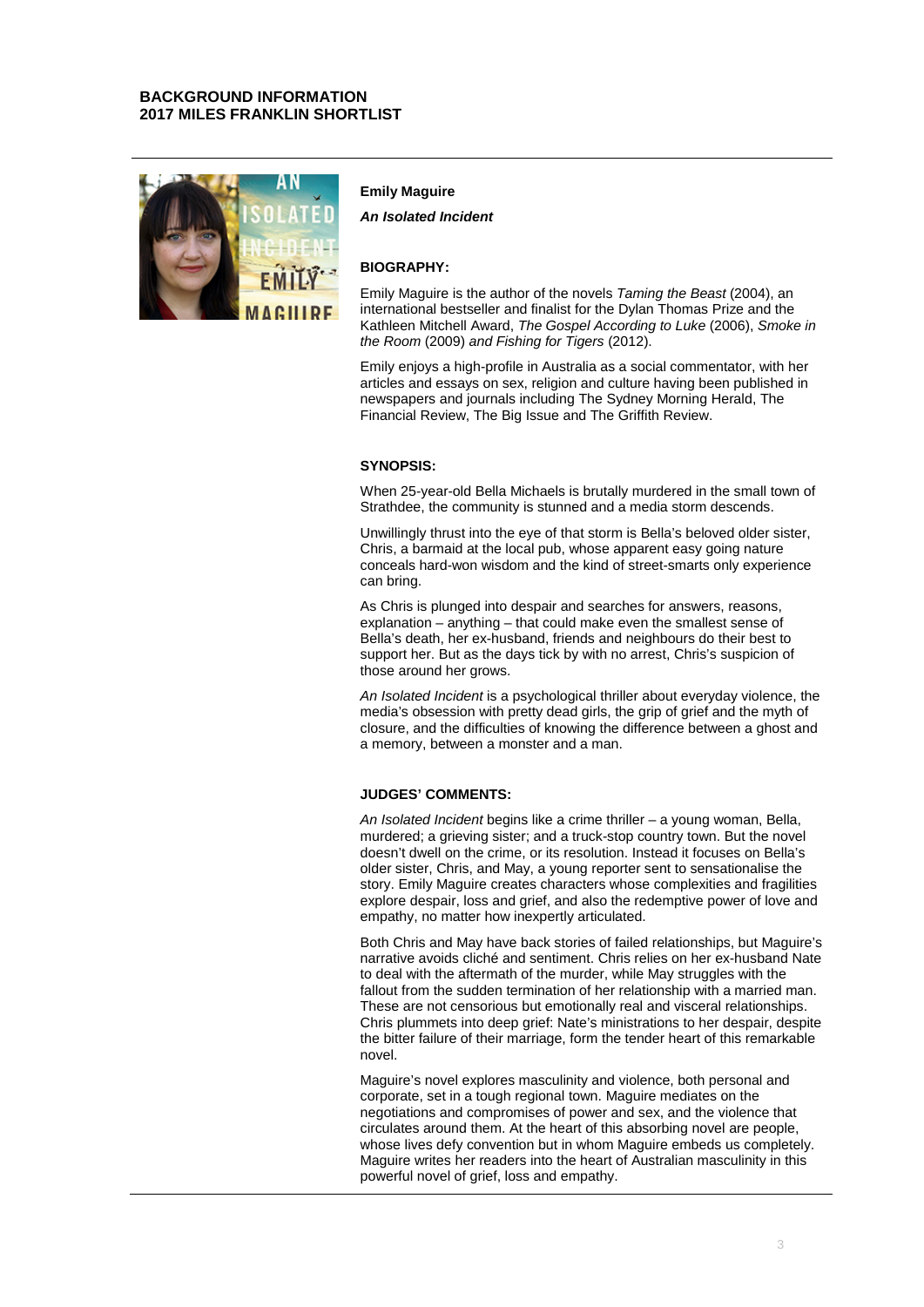

# **Mark O'Flynn**

*The Last Days of Ava Langdon*

# **BIOGRAPHY:**

Mark O'Flynn's fiction and poetry have been widely published in Australian journals as well as overseas. His novels include *Grassdogs* and *The Forgotten World*, and he has published five collections of poems, most recently *The Soup's Song*. He has also published the comic memoir *False Start* and a collection of short fiction, *White Light*. He lives in the Blue Mountains.

Author photo credit: Barbara Fitzgerald

# **SYNOPSIS:**

Ava Langdon is often not herself. Having fled her early life in New Zealand and endured the loss of her children, she now lives as a recluse in the Blue Mountains. Regarded by locals as a colourful eccentric, she dresses in men's clothes and fearlessly pursues her artistic path.

All that matters to Ava is her writing. Words offer beauty and a sense of possibility when so much has been lost. But can they offer her redemption in her last days?

Poetic, poignant, and at times bitingly funny, *The Last Days of Ava Langdon* takes us into the mind of a true maverick.

# **JUDGES' COMMENTS:**

Ava Langdon is an eccentric recluse living in a dilapidated shack on the outskirts of Katoomba. The once critically acclaimed author of two published novels (and a number that weren't), she has a gender-fluid identity and puts on an Oscar Wilde persona to protect her fragile ego. Over the course of a day she posts her finished manuscript, stops a newly widowed woman from jumping off a cliff, slashes her way through town, has an accident and is reunited with her long-lost son.

The beauty of this novel is in its lively and colourful language and the warmly empathetic portrayal of a misunderstood but spirited outsider (based loosely on the real-life author Eve Langley) who refuses to conform to society's narrow expectations. Her disregard for convention does not get in the way of her keen interest in how others live. Ava's mind is full of rush and creativity, imagination and fury, tenderness and contempt, of self-importance and selfabrogation. The material poverty she lives in does not equate to poverty of spirit. To others, her life might be sad and pitiful, but Ava never succumbs to self-pity, taking – and making – her joys wherever and however she pleases. Words have not failed her, as people have, and they provide her with an inner nourishment whatever her physical state may be. Gleeful, unrepentant, brave and admirable, Ava Langdon is a marvellous creation, and this vivid novel a tribute to the whole process of creating – art, literature, and life.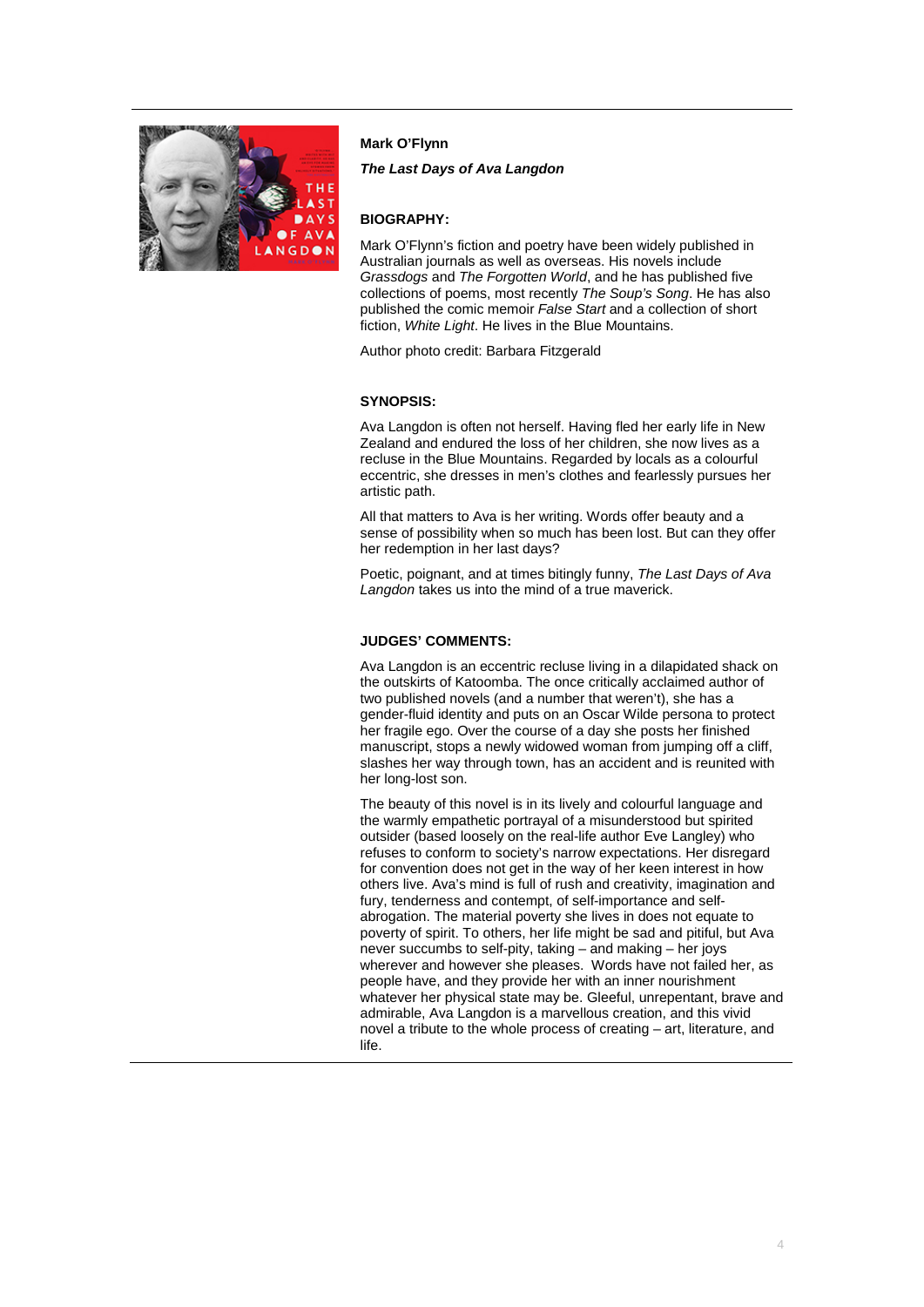

# **Ryan O'Neill**

*Their Brilliant Careers*

# **BIOGRAPHY:**

Ryan O'Neill is the author of *The Weight of a Human Heart and Their Brilliant Careers*.

He was born in Glasgow in 1975 and has lived in Africa, Europe and Asia before settling in Newcastle, Australia, with his wife and two daughters. His fiction has appeared in *The Best Australian Stories*, *The Sleepers Almanac*, *Meanjin*, *New Australian Stories*, *Wet Ink*, *Etchings* and *Westerly*. His work has won the Hal Porter and Roland Robinson awards and been shortlisted for the Queensland Premier's Steele Rudd Award and the *Age* Short-Story Prize. He teaches at the University of Newcastle.

Author photo credit: Rachel Saunders

# **SYNOPSIS:**

#### **Absurd, original and highly addictive . . .**

In *Their Brilliant Careers,* Ryan O'Neill has written a hilarious novel in the guise of sixteen biographies of (invented) Australian writers. Meet Rachel Deverall, who discovered the secret source of the great literature of our time – and paid a terrible price for her discovery. Meet Rand Washington, hugely popular sci-fi author (of *Whiteman of Cor*) and inveterate racist. Meet Addison Tiller, master of the bush yarn, "The Chekhov of Coolabah", who never travelled outside Sydney.

*Their Brilliant Careers* is a playful set of stories, linked in many ways, which together form a memorable whole. A wonderful comic tapestry of the writing life, this unpredictable and intriguing work takes Australian writing in a whole new direction . . .

# **JUDGES' COMMENTS:**

The biographical narrative is a fundamental component of any history: it's a scaffold around which the status and authority of a text can be conferred. Ryan O'Neill's startling inventive novel, *Their Brilliant Careers*, is a rich and entertaining upending of this scholarly device, set in the field of literary history. O'Neill cleverly plays on the idea of a literary cannon and its often circular and self-referential foundations, in which luck – as much as talent – can develop, and end, a career. Indeed the novel's very title is a play on Miles Franklin's first novel *My Brilliant Career*. O'Neill has imagined some fifteen biographies of Australian writers – literary authors, poets, hacks, editors and academics – whose bizarre and exaggerated lives he neatly slots into real literary history.

But *Their Brilliant Careers* is much more than satire. It is a beautifully crafted, carefully plotted, maze of a novel which contests its genre, through wit, absurdity, and clichéd tropes of literature and literary life. O'Neill questions authorship, authenticity, whether talent is natural or nurtured, and the very origins of culture. O'Neill effortlessly captures the smooth detachment of the biographical format, but at the same time trips it up with outrageous insertions and risible comments. *Their Brilliant Careers* is a sparkling, intelligent and fun riposte to the manufacturing of history.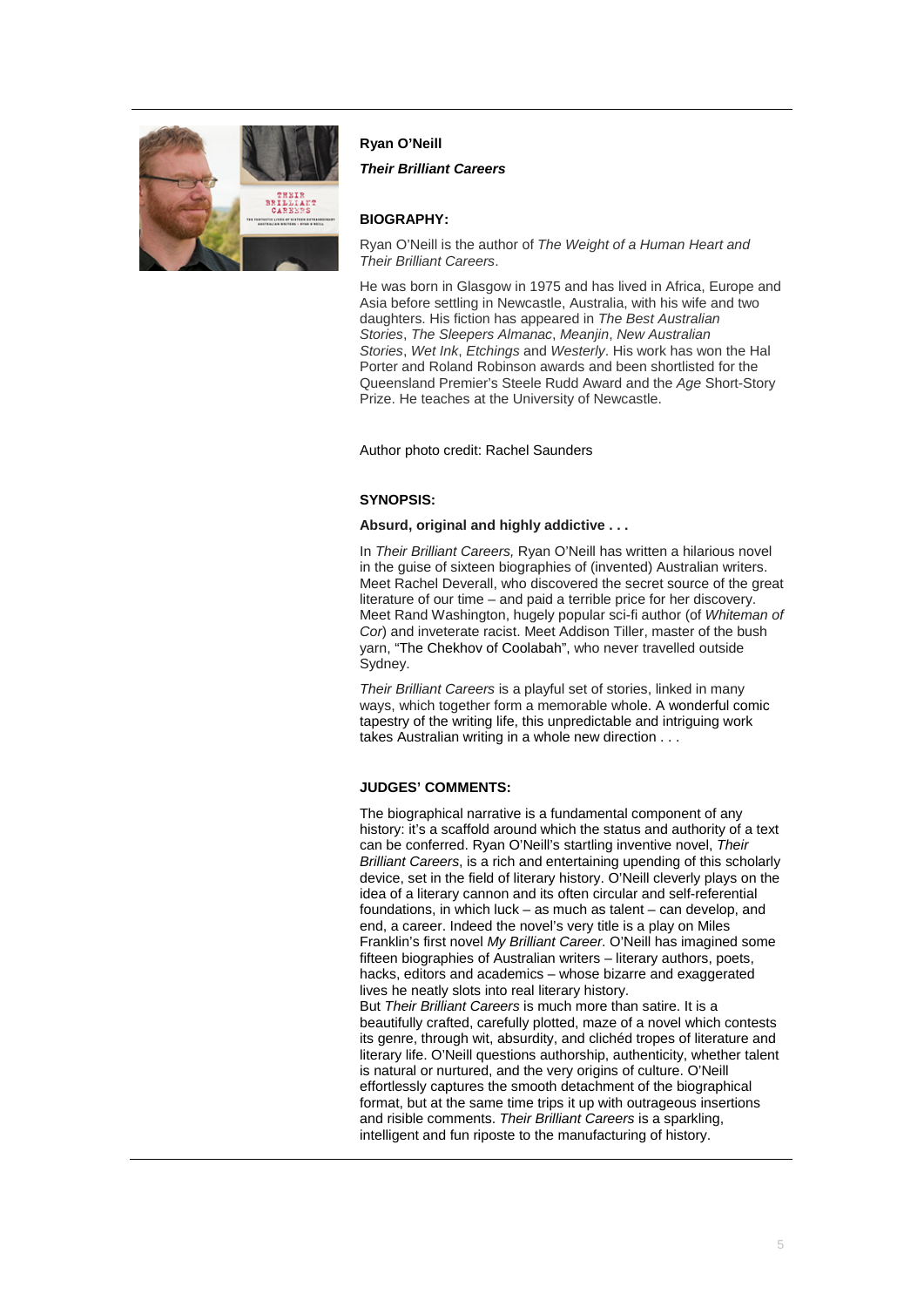

## **Philip Salom**

*Waiting*

# **BIOGRAPHY:**

Philip Salom is a poet and novelist originally from Western Australia. Several of his collections have won national and international acclaim, including the Commonwealth Poetry prize in London, and his two previous novels between them have won the WA Premier's Prize, a Canberra Times Book of the Year, and shortlisting for the ASL Gold Medal. His recent poetry collection Alterworld is a trilogy of his earlier major works Sky Poems and The Well Mouth and the new Alterworld. He was awarded the Christopher Brennan award for "poetry of sustained quality and distinction." His novel Waiting is set in North Melbourne, where he now lives.

# **SYNOPSIS:**

*Waiting* is a story of two odd couples in prose as marvellously idiosyncratic as its characters. Big is a hefty cross-dresser and Little is little. Both are long used to the routines of boarding house life in the inner suburbs of Melbourne, but Little, with the prospect of an inheritance, is beginning to indulge in the great Australian dream, which has Big worried. Little's cousin, Angus, is a solitary man who designs lake-scapes for city councils, and strangely constructed fireproof houses for the bushfire zone. A handy man, he meets Jasmin an academic who races in her ideas as much as in her runners. Her head is set on publishing books on semiotics and her heart is turned towards her stalled personal life. All four are waiting, for something if not someone.

## **JUDGES' COMMENTS:**

Philip Salom's deftly executed novel could be seen as a lyrical variation on the Lennon line, 'Life is what happens while you're making other plans'. *Waiting* centres on a pair of odd couples: the physically disparate duo of timid/tiny Little and pontificating heavyweight cross-dresser Big, who haunt the inner-city margins; and the mind/body mix of athletic academic Jasmin, a cynical semiotician, and solitary handyman Angus, who constructs public gardens to expiate the ashes of his past. All four are waiting, in Godot-like pauses and with greater or lesser awareness, for some thing or someone to change their lives.

Salom interweaves their tales, with walk-ons by an eclectic cast of eccentrics, to dissect the vulnerabilities of the human condition (loneliness, fear of intimacy, powerlessness, guilt), the power of the past to haunt us, the fear of the future to mire us, and the redemptive effects of love and acceptance.

*Waiting* is poignant, compassionate and droll; it is never maudlin nor idealised. Salom's prose, poetic and frequently playful, bestows a multiplicity of incidental insights en route, yet never condescends to its subjects nor patronises its readers. As rollicking as it is original and affecting, *Waiting* is a highly readable addition to Australian literature.